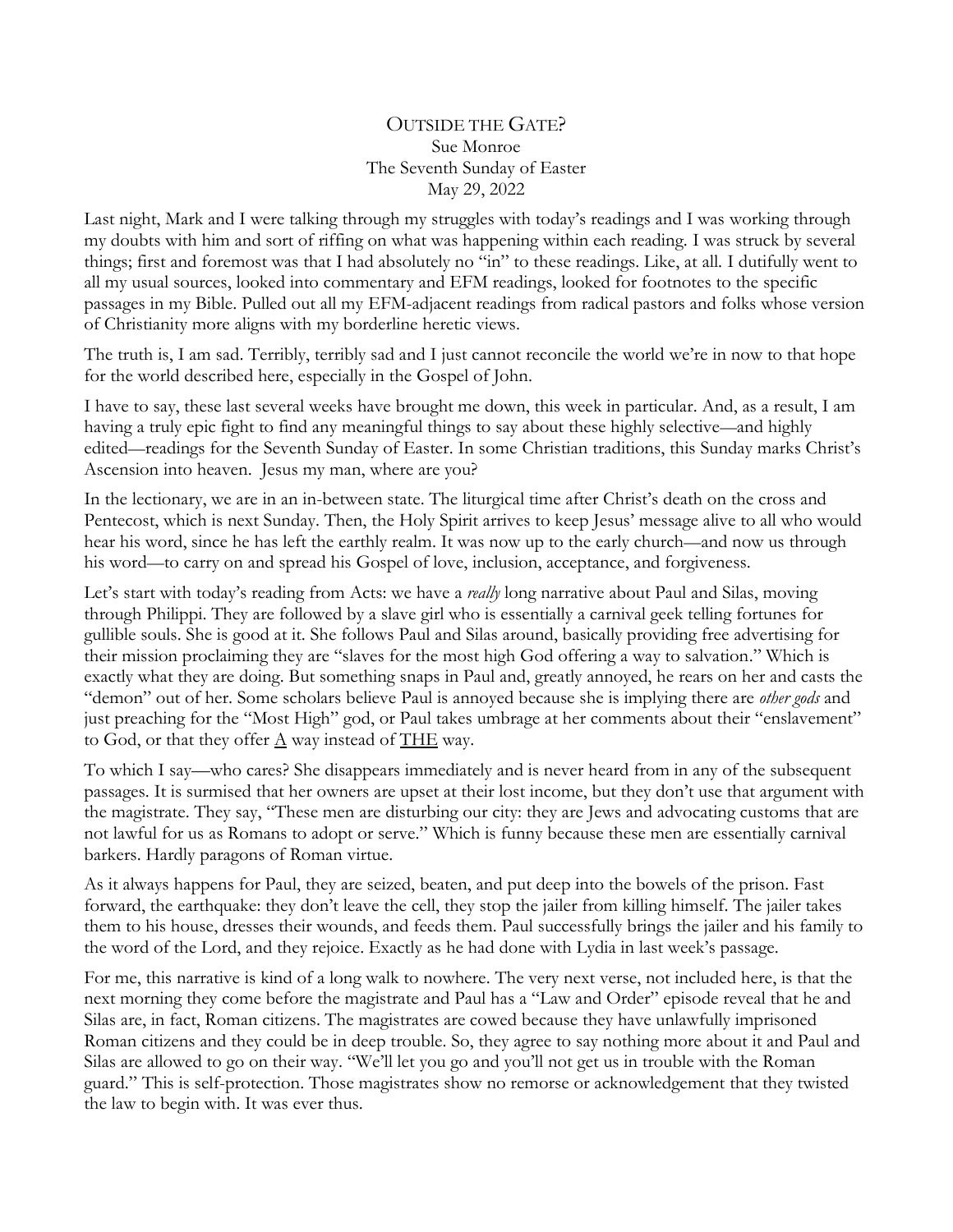After these many verses, the message is that Paul has essentially planted a new church in Philippi, bringing the word of God through Christ Jesus to a cloth merchant and a jailer. This very church survives two millennia hence. It's the precursor of where we sit today.

Reading the Book of Revelation passage annoyed me to no end because it excised some key passages and created a very clunky narrative. It is *literally* the last chapter of the entire New Testament and the creators of the Lectionary (and who can I call about this?) left out verses 15, 18, and 19.

In verse 15, which is not included here, John the Revelator acknowledges the world is really messed up: "Outside are the dogs and sorcerers and fornicators and murderers and idolators, and everyone who loves and practices falsehood." This is really important because it says boldly that these ways of being are present, are always present, and are right outside the gate. There is no acknowledgement of the fact that many of those to whom John is speaking were already saved. And it is not a big leap to say they (we) are not much different than those on the other side before finding our own faith. But here, those dogs and fornicators listed are not worthy of redemption.

John goes further in verses 18 and 19, also cut from the lectionary: "I warn everyone who hears the words of the prophesy of this book: If anyone adds to them, God will add to that person the plagues described in this book and if anyone takes away from the words of this book of this prophesy, God will take away that person's share in the tree of life and in the holy city, which are described in this book." I see that passage and I cannot help but think how often the Bible has been weaponized… how often, under the banner of Heaven and Christianity, unspeakable things have flourished and been justified through those very verses.

In the very last sentence, "Come, Lord Jesus, the Grace of the Lord Jesus be with you and all the saints. Amen." Some ancient translations have this passage end with "…Lord Jesus **be with you all***;*" others, "be with **all the Saints**<sup>2</sup> and yet another says only, "be with **the Saints.**" Looks like somebody edited this book. And the way it is framed here in the lectionary makes it too easy to see **only ourselves** as the righteous. And it negates the fact that we are **in community**, and that people supported us and shared in our Christian journey.

I think—no, *I* **hope**—God isn't done with the fornicators and the dogs. And if we're not the dogs, then we have to find compassion for them. In the wake of tragedy and sorrow, I am not there yet. I know that "hurt people hurt people" and that the perpetrators of these most recent atrocities were deeply, deeply disturbed angry young men. I want to find compassion but when I think of all those little bodies…I just can't right now. It is easy to lose faith. To lose hope. And I struggle with it every day. Especially when I know nothing will be done.

John's Gospel puts us at the table with Jesus and the disciples. Judas has left the room and Jesus takes this moment—his last moments as a free man and his last few hours of his earthly life—to stop teaching them and to simply pray. He prays on behalf of those present at the table, but also for their future work, and, by extension, he prays for us here, now, in our lives as we try to continue the work he's laid out before **every** Christian seeker. "So that they may be one, as we are one. I in them and you in me, that they may become completely one."

That is such a beautiful construct. He continues: "…Father, the world does not know you, *but I know* you and *these know* that you have sent me….so that the love with which you have loved me may be in them and I in them."

I've stood here many times basically saying this over and over; that **God is within us all**. We have an opportunity every day to see him in others, and by doing so we affirm God's presence in the world. In our everyday lives, we get the opportunity to care for others, and, hopefully, to let them know that they too are worthy and loved and not as alone and unseen as they might believe they are.